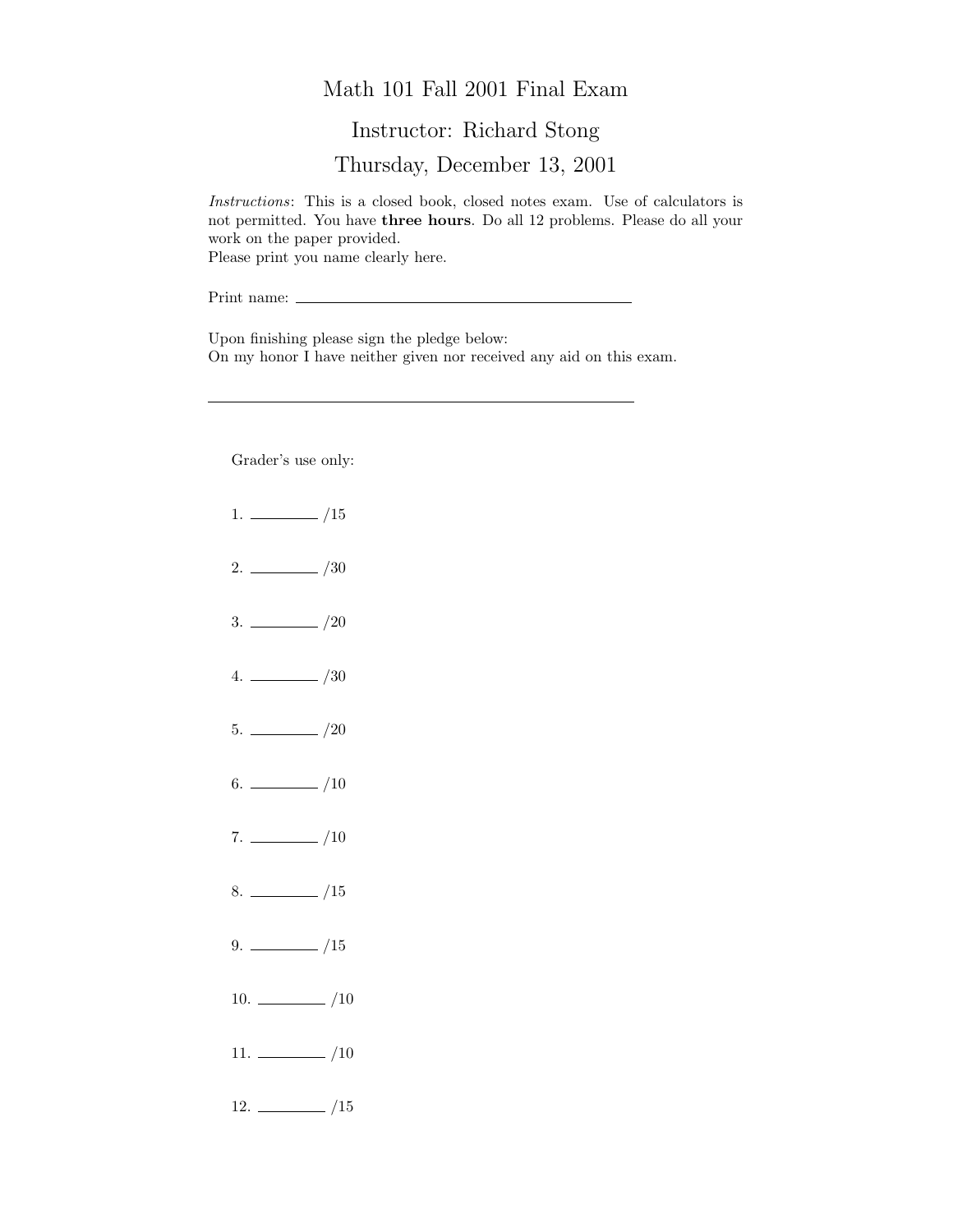1. [15 points] Evaluate the following limits, if they exist.

(a) 
$$
\lim_{x \to 3} \frac{x^2 - 4x + 3}{x^2 - x - 6}
$$

(b) 
$$
\lim_{x \to 0} \frac{e^{x^2} - 1}{1 - \cos x}
$$

(c)  $\lim_{x \to 1} x^{2/(x-1)}$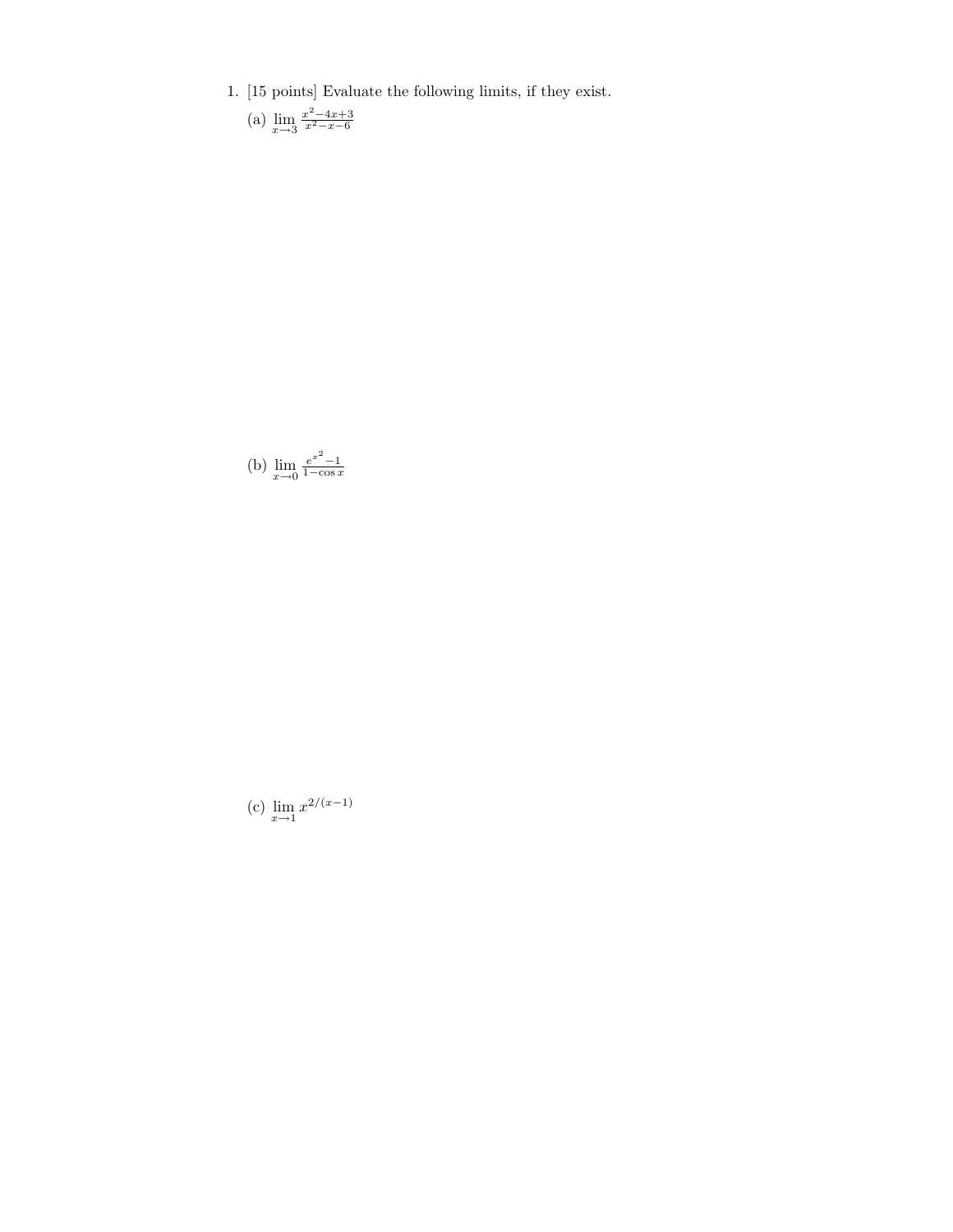2. [30 points] Compute the derivatives of the following functions. (a)  $f(x) = x^3 \ln(x+3)$ 

(b) 
$$
g(t) = \sec(e^t)
$$

(c)  $h(w) = \arctan(3w^2)$ 

(d) 
$$
G(x) = \int_1^{x^2} \frac{\sin t}{t} dt
$$

(e) 
$$
H(z) = (2 + (1 + 3\sin z)^3)^{1/2}
$$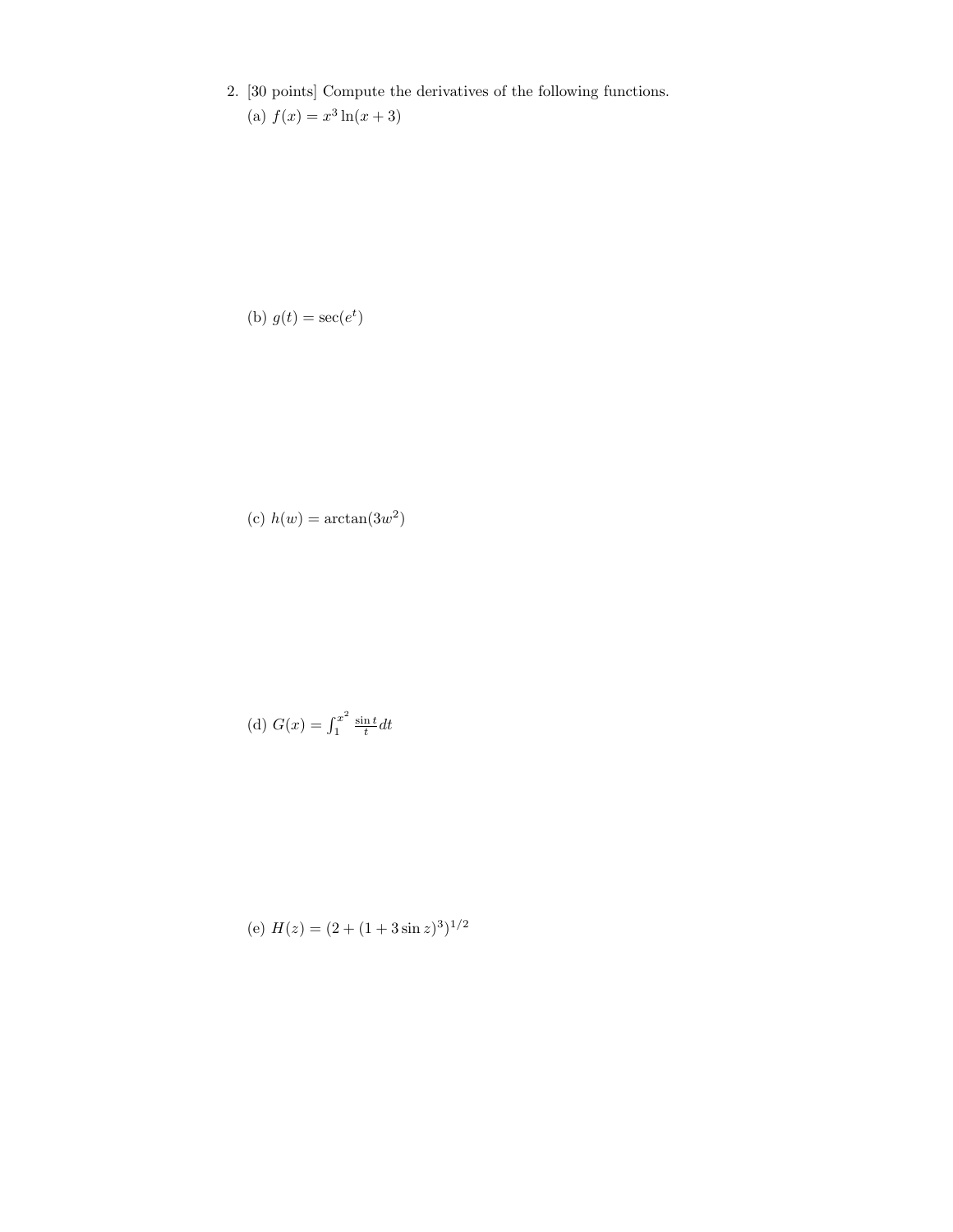3. [20 points] You want to build a rectangular box with no top, a square base and a volume of 500 cm<sup>3</sup>. What dimensions will minimize the total surface area? Be sure to justify that your answer is really a global minimum.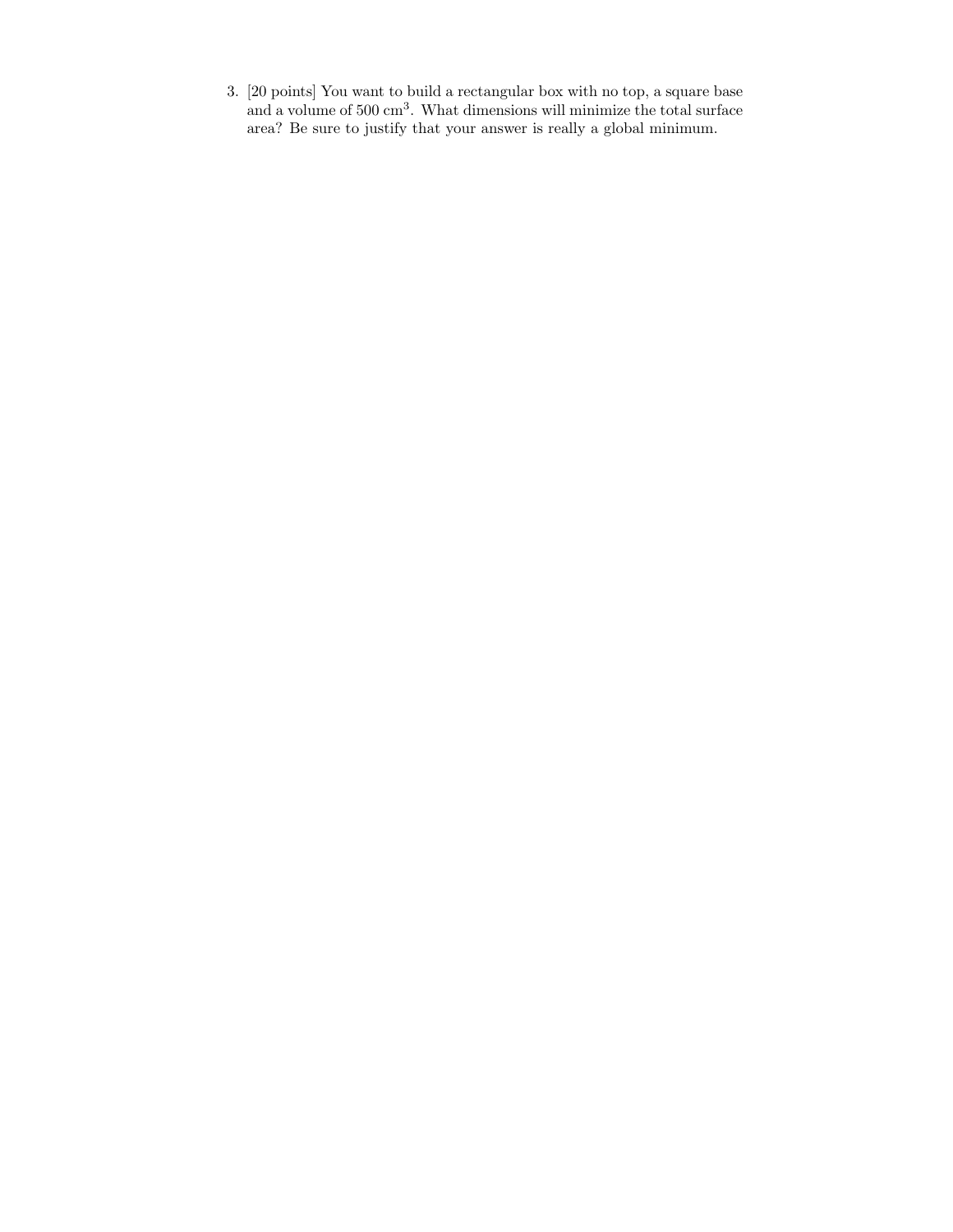4. [30 points] Let  $f(x) = \frac{x^2-3}{x^2-1}$ .

(a) Find all horizontal and vertical asymptotes of the graph  $y = f(x)$ . At the vertical asymptotes compute both the left and right hand limits of  $f(x)$ .

(b) Find the intervals on which  $f(x)$  is increasing and those on which it is decreasing.

(c) Find the critical points of  $f(x)$  and determine if they are local maxima or local minima.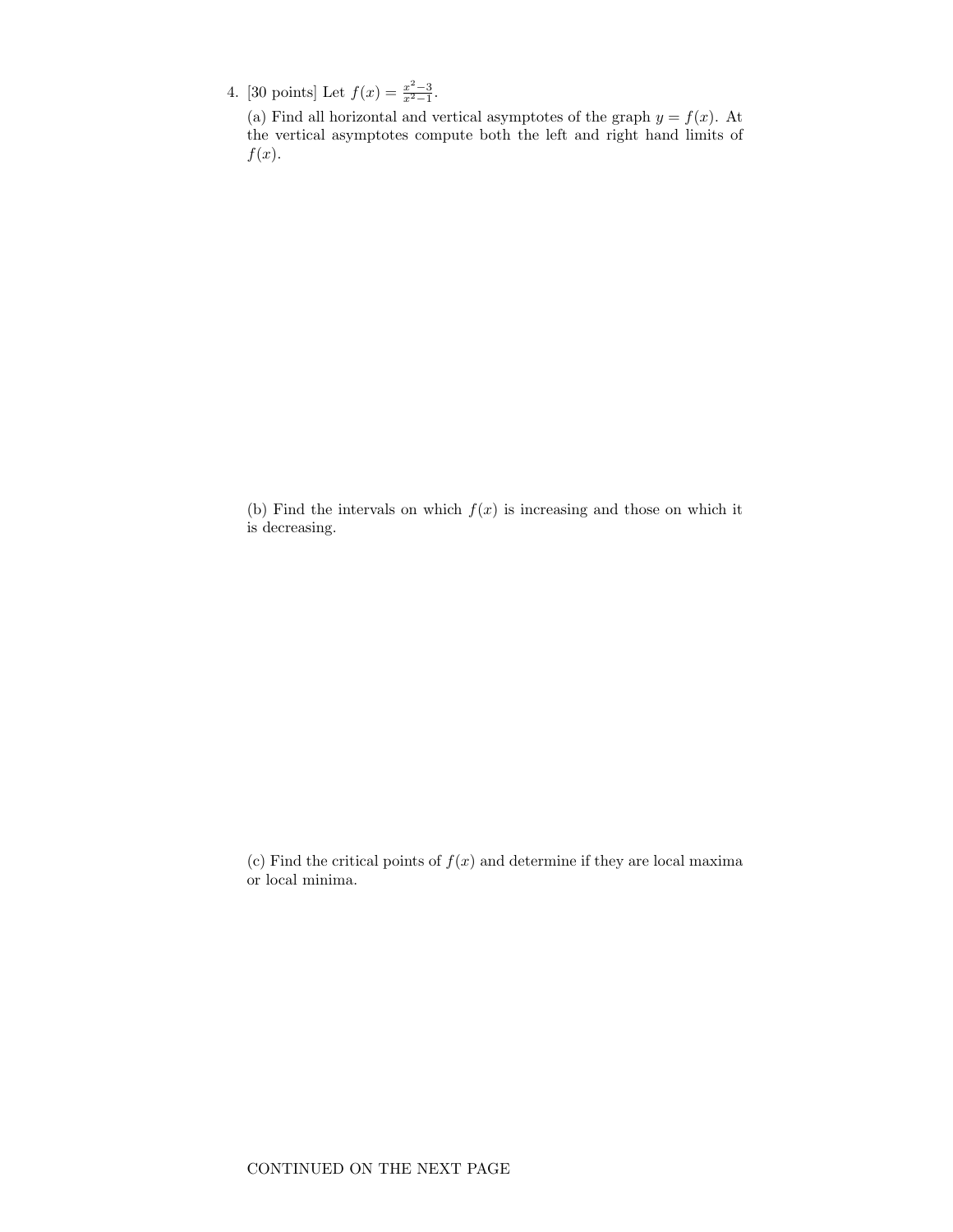(d) Find the intervals on which  $f(x)$  is concave upward and those on which it is concave downward.

(e) Sketch the graph of  $y = \frac{x^2-3}{x^2-1}$  using your results in parts (a)-(d).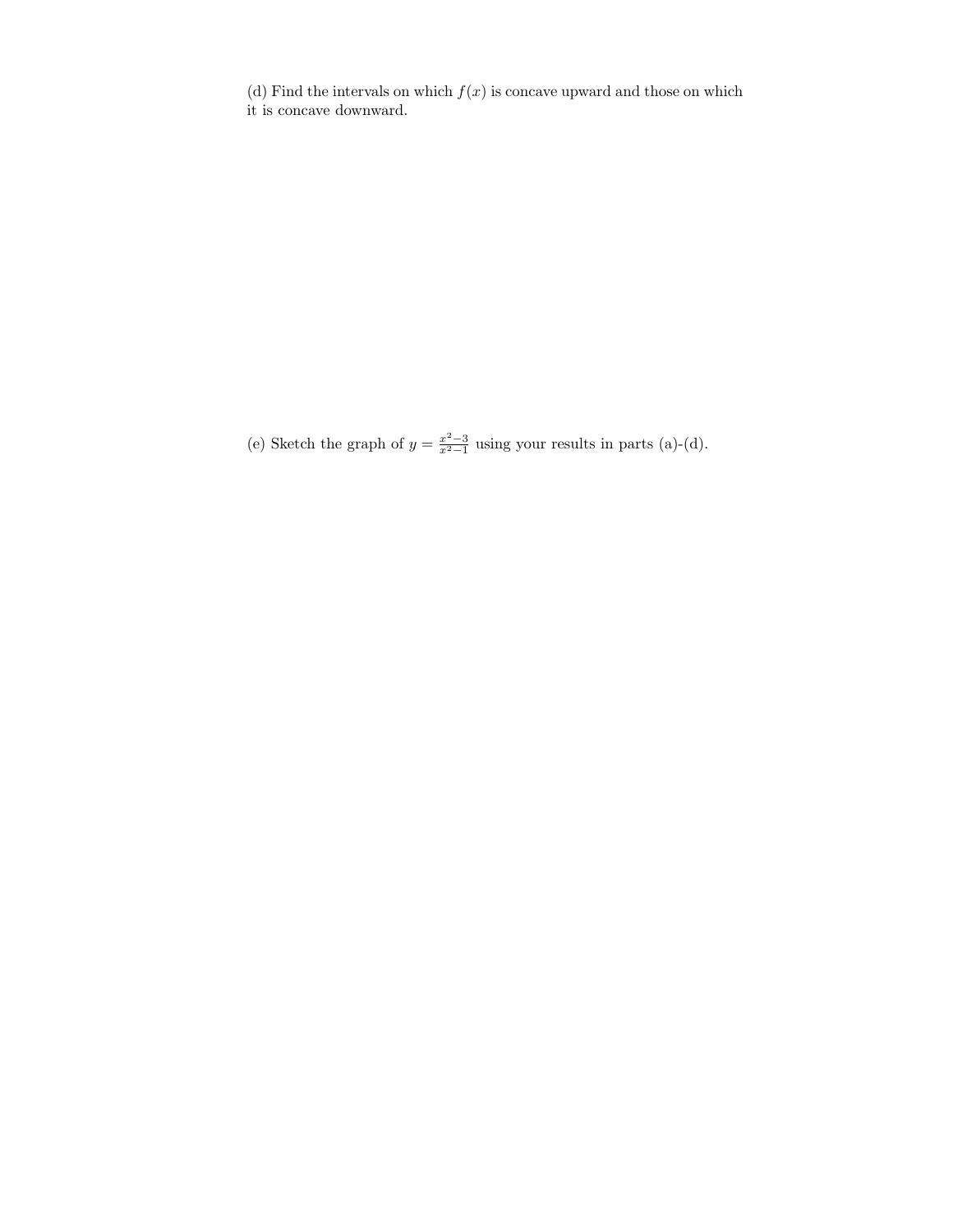5. [20 points] Evaluate the following integrals. (a)  $\int (x^2 + 3)^2 dx$ 

(b)  $\int_0^{\pi/2} \frac{\cos x}{2 + \sin x} dx$ 

(c)  $\int \sec^2 x \, e^{\tan x} dx$ 

(d)  $\int \frac{x^3}{\sqrt{1-4x^8}} dx$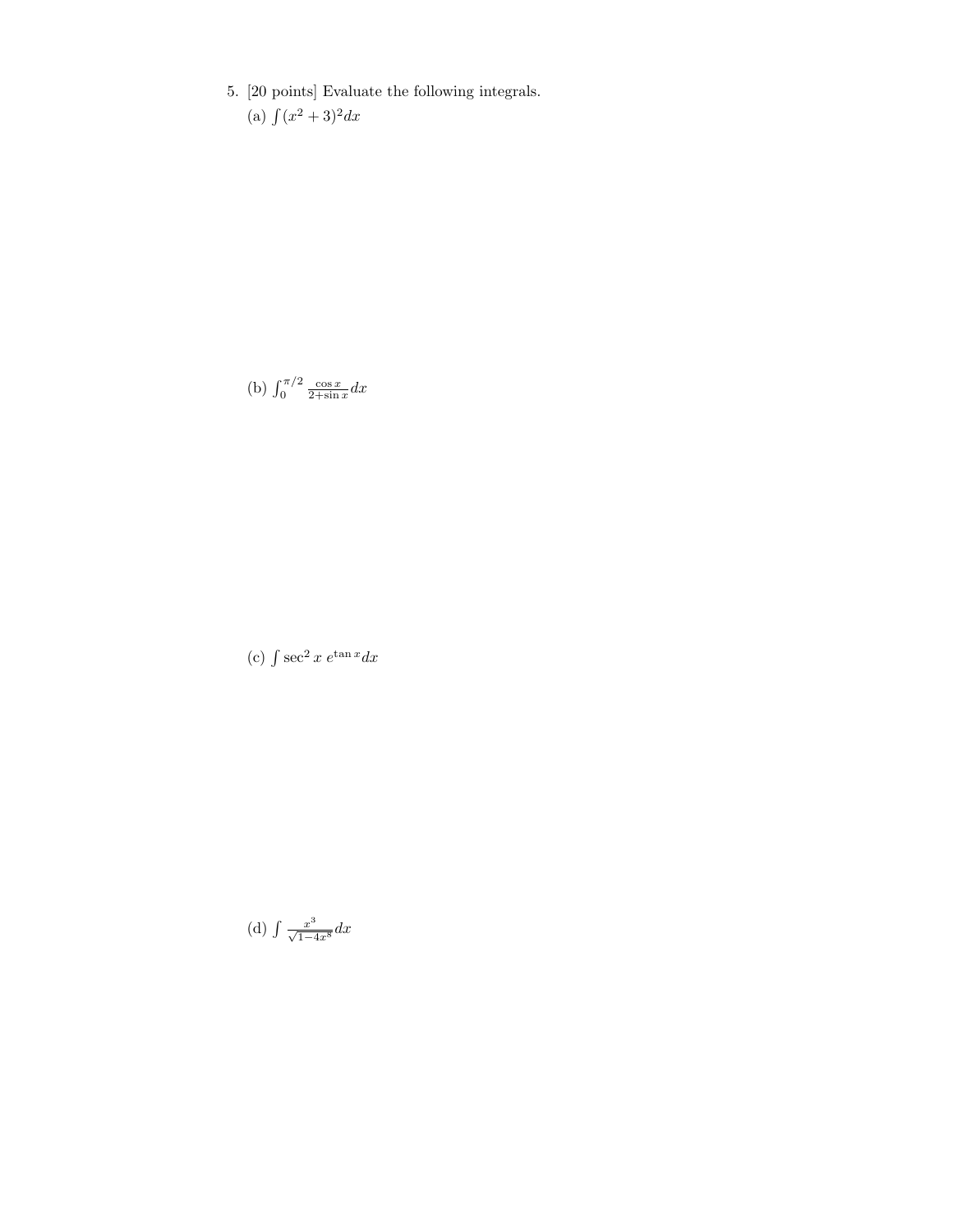6. [10 points] Evaluate  $\int_0^2 (1 + 3x^2) dx$  by computing  $\lim_{n \to \infty} \sum_{i=1}^n$  $\sum_{i=1} f(x_i) \Delta x$ . No credit will be given for computing the integral in any other manner.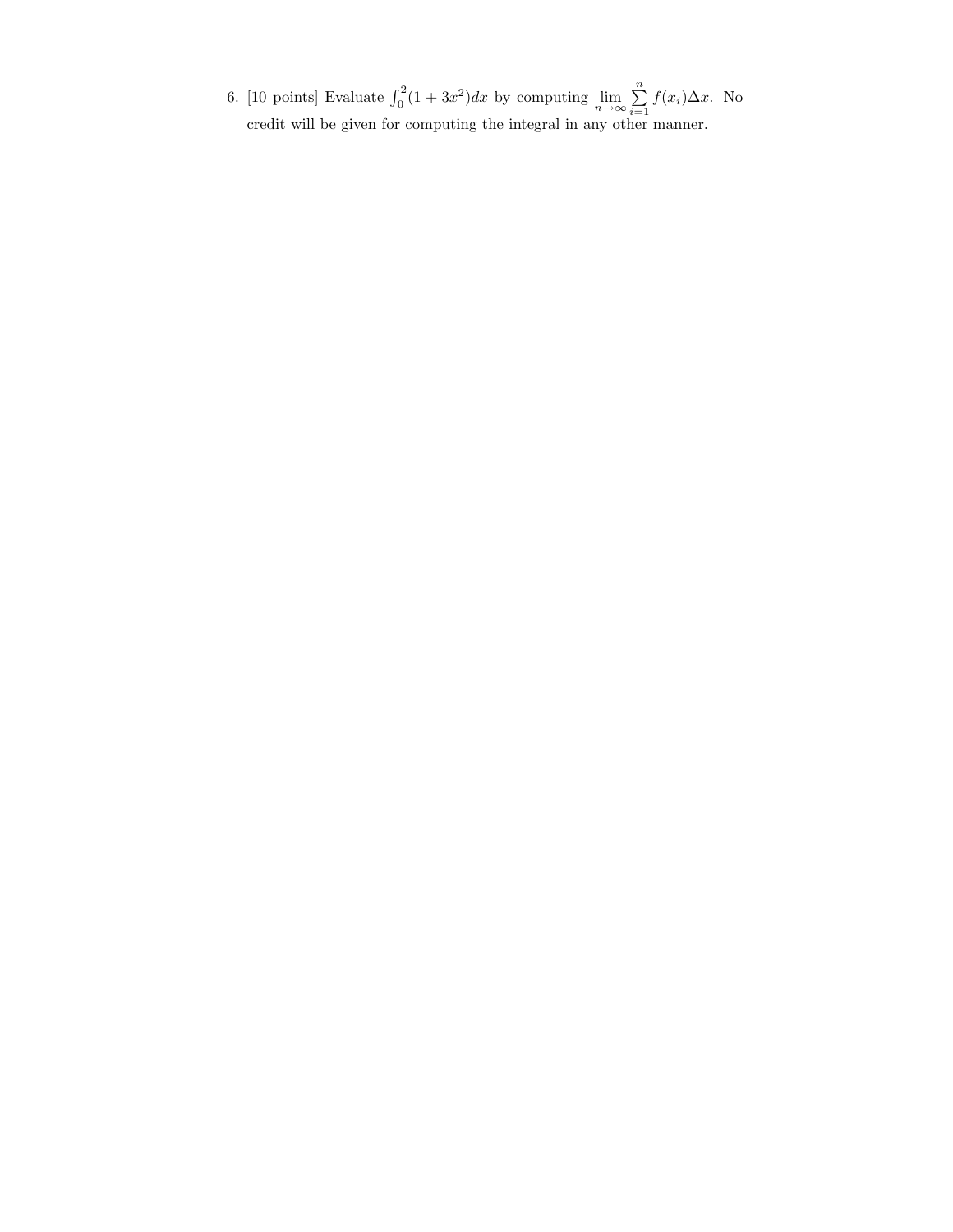7. [10 points] Find the area of the region in the plane bounded by  $y = 4 - x^2$ and  $y = x^2 - 2x - 8$ .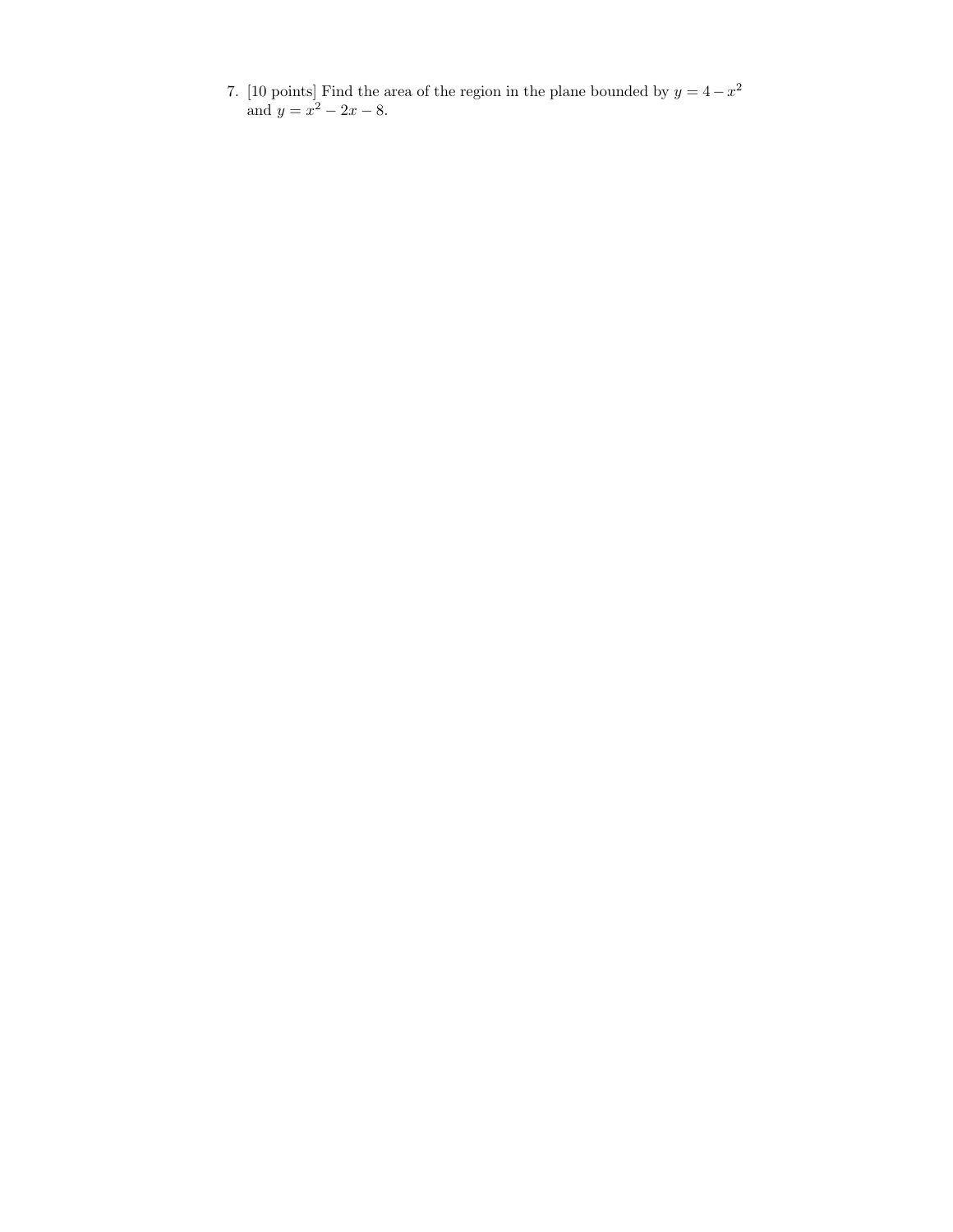8. [15 points] Suppose a particle on a line has velocity function  $v(t) = t^2$  –  $4t+3$  for  $1 \leq t \leq 4$ . Find the net distance travelled by the particle between  $t=1$  and  $t=4$  and the total distance travelled between  $t=1$  and  $t=4.$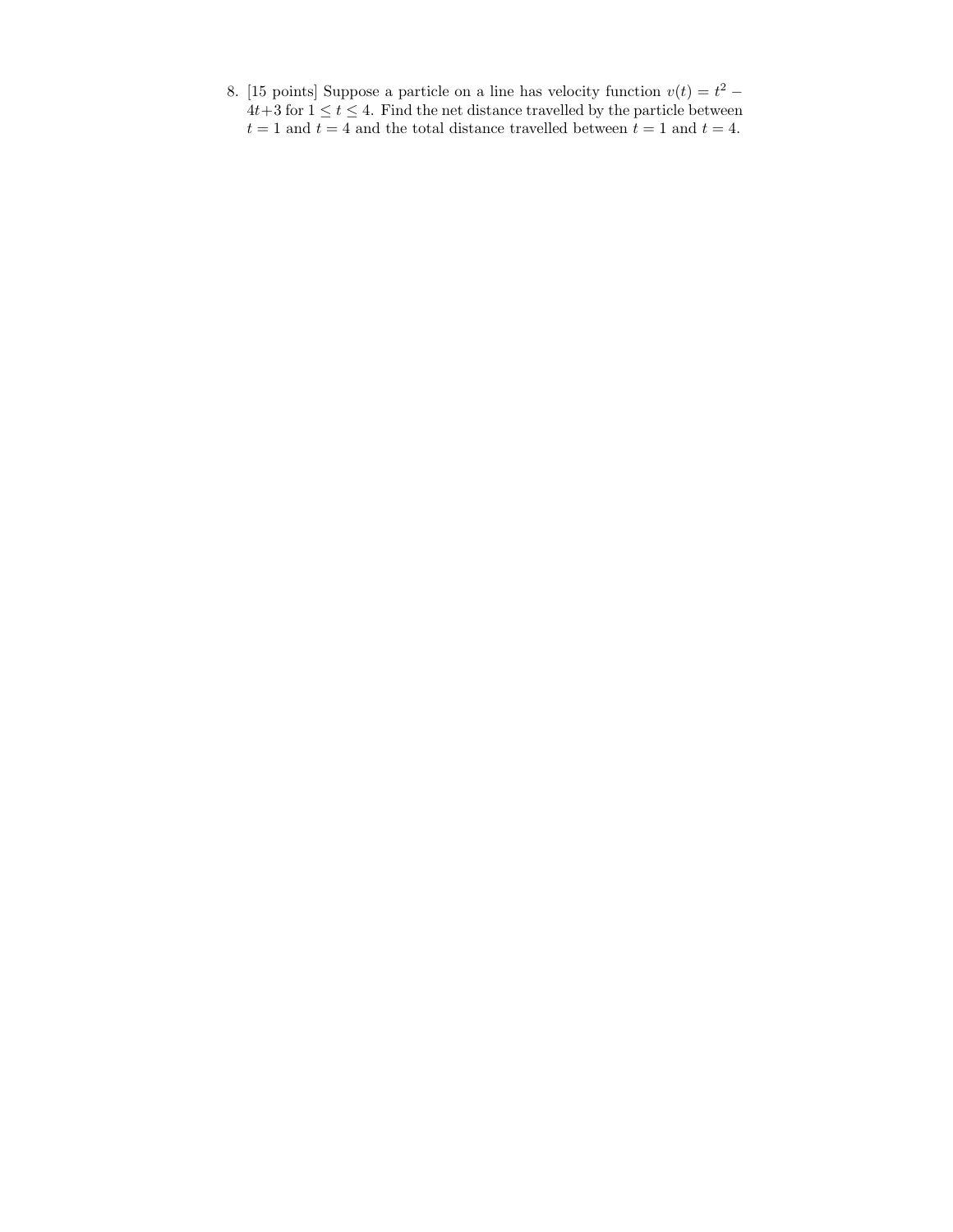9. [15 points] Let R be the region in the plane bounded by  $x = 4y - y^2$  and the y-axis. Let S be the solid of revolution that results from revolving  $R$ about the  $y$ -axis. Express the volume of  $S$  as a definite integral in TWO ways, using the method of washers and the method of shells. Evaluate ONE of the two integrals (your choice).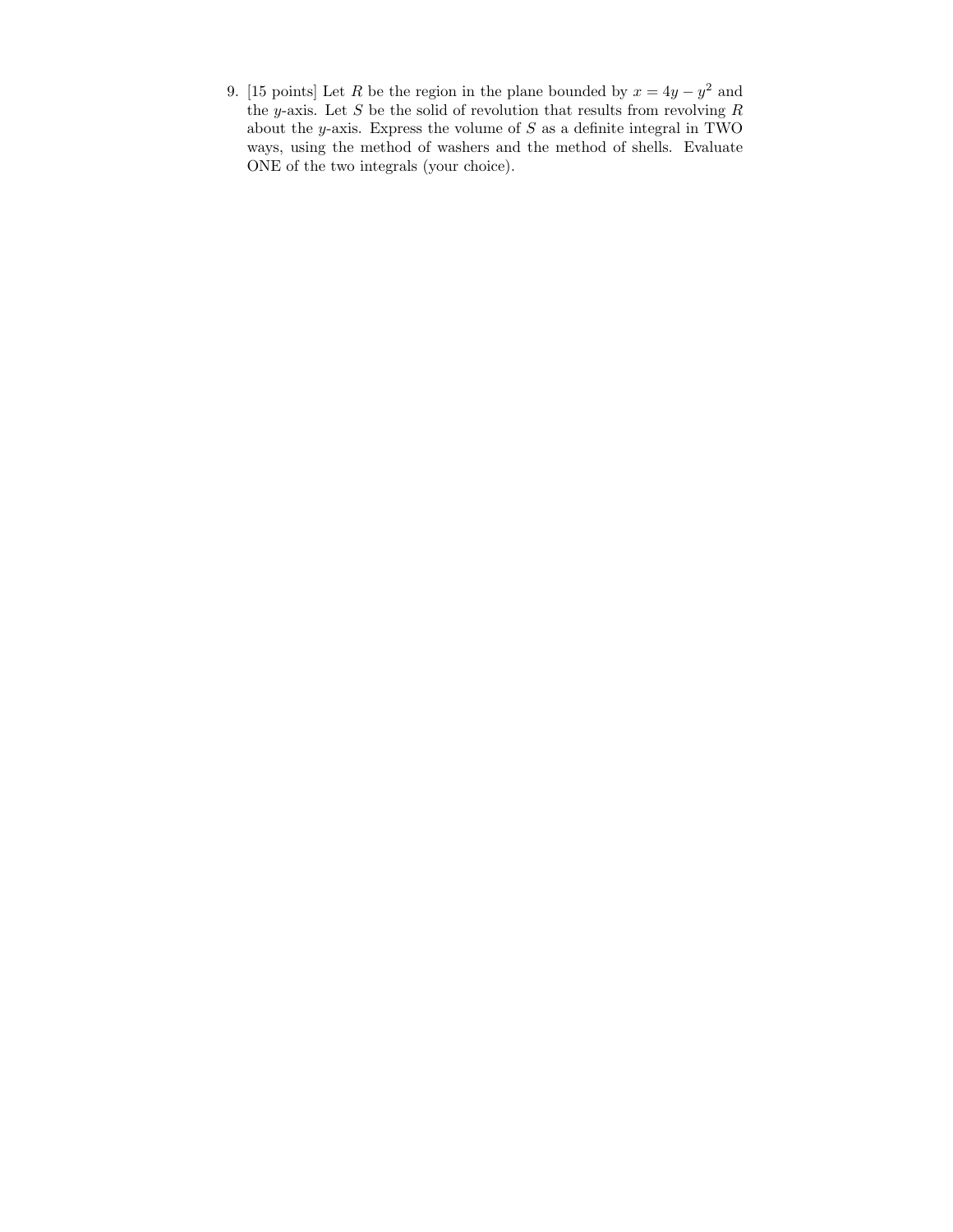10. [10 points] Find the length of the curve  $y = 2(x - 2)^{3/2}$  from  $x = 2$  to  $x = 9$ .

11. [10 points] Express the area of the surface  $S$  obtained by revolving the curve  $y = x^2$  for  $0 \le x \le 3$  about the x-axis as a definite integral, but do not attempt to evaluate the integral.